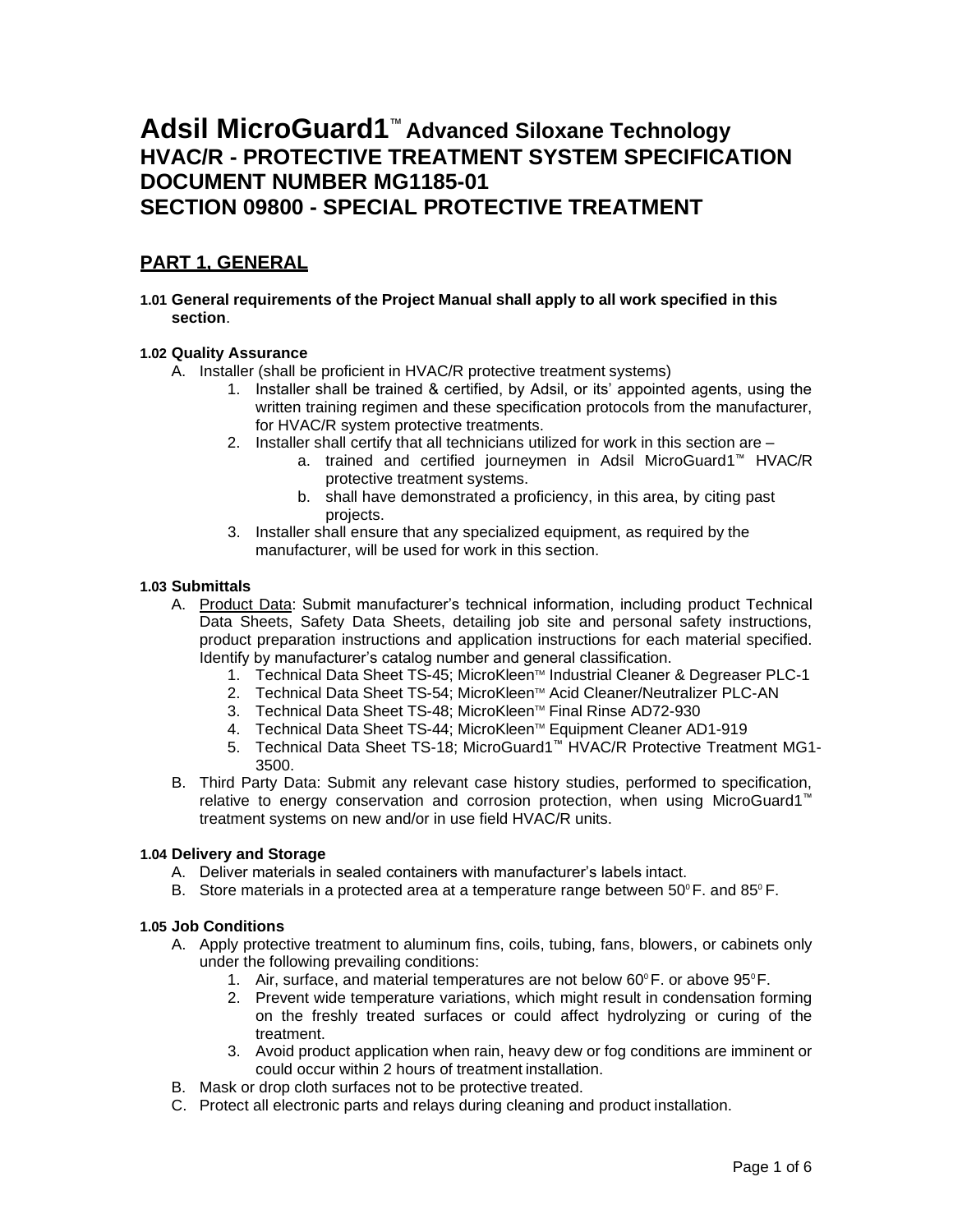- D. Gently broom clean or vacuum coils and immediate work area free from dust, dirt, cobwebs, leaves, debris, etc.
- E. Straighten any bent or folded fins, where needed, using a "fin comb" or like device.

## **PART 2, PRODUCTS**

### **2.01 Manufacturers**

A. Products of Adsil, Inc., Daytona Beach, Florida 32117 USA. (Phone: 386-274-1382)

### **2.02 Materials**

- A. Cleaners and Conditioners
	- 1. Adsil MicroKleen™ PLC-1 Industrial Cleaner & Degreaser
	- 2. Adsil MicroKleen™ PLC-AN Acid Cleaner/Neutralizer
	- 3. Adsil MicroKleen TM AD72-930 Final Rinse
	- 4. Adsil MicroKleen™ AD1-919 Spray & Equipment Cleaner
	- B. Protective HVAC/R Surface Treatment
		- 1. Adsil MicroGuard1™ 3500 (MG1-3500) HVAC/R Protective Treatment

### **2.03 Product Requirements**

- A. Cleaners
	- 1. Cleaners shall be free from any known carcinogen or teratogen materials.
	- 2. Cleaners shall be phosphorous free.
- B. Surface Conditioners & Pre-Treatments
	- 1. Conditioners shall be free from any known teratogens, mutagens, sensitizers or reproductive system toxins.
	- 2. Conditioners & Pre-Treatments shall leave no chemical residues, on the surfaces to be protective treated, which could act as a bond breaker.
- C. HVAC/R Protective Surface Treatments
	- 1. Surface Treatment shall be ambient air temperature cured, inorganic film structures.
	- 2. Surface Treatment shall not act as a significant insulator barrier to the substrate, which would inhibit or degrade heat transfer coefficients.
	- 3. Surface Treatment shall adhere to substrates by direct atom-to-atom covalent bonding, as well as London Force method.
	- 4. Surface Treatment shall produce a nominal dry film thickness of 8microns.
	- 5. Surface Treatment shall have passed ASTM G-21 with a zero (0) microbial spore growth development rating. The standard ASTM G-21 test must have been conducted by an accredited, third party, independent laboratory.
	- 6. Surface Treatment shall meet or exceed 20,300 hours of corrosion protection using ASTM B117 testing protocols.
	- 7. Surface Treatment shall have scored an 8.0, or above, on the ISO 16773-3 EIS Ionic Barrier Resistance Test.

### **2.04 Material Preparation**

- A. Simply rotate the bottle gently for 60 seconds prior to opening.
- B. Thinning: is generally not required or desirable for the MicroGuard1™ 3500 (MG1-3500) HVAC/R Protective Treatment.

### **PART 3, EXECUTION**

### **3.01 Pre-work Inspection**

A. Examine HVAC/R Unit to be treated and report any conditions that would adversely affect the appearance or performance of the protective treatment system and which cannot be put into an acceptable condition by specified surface preparation methods.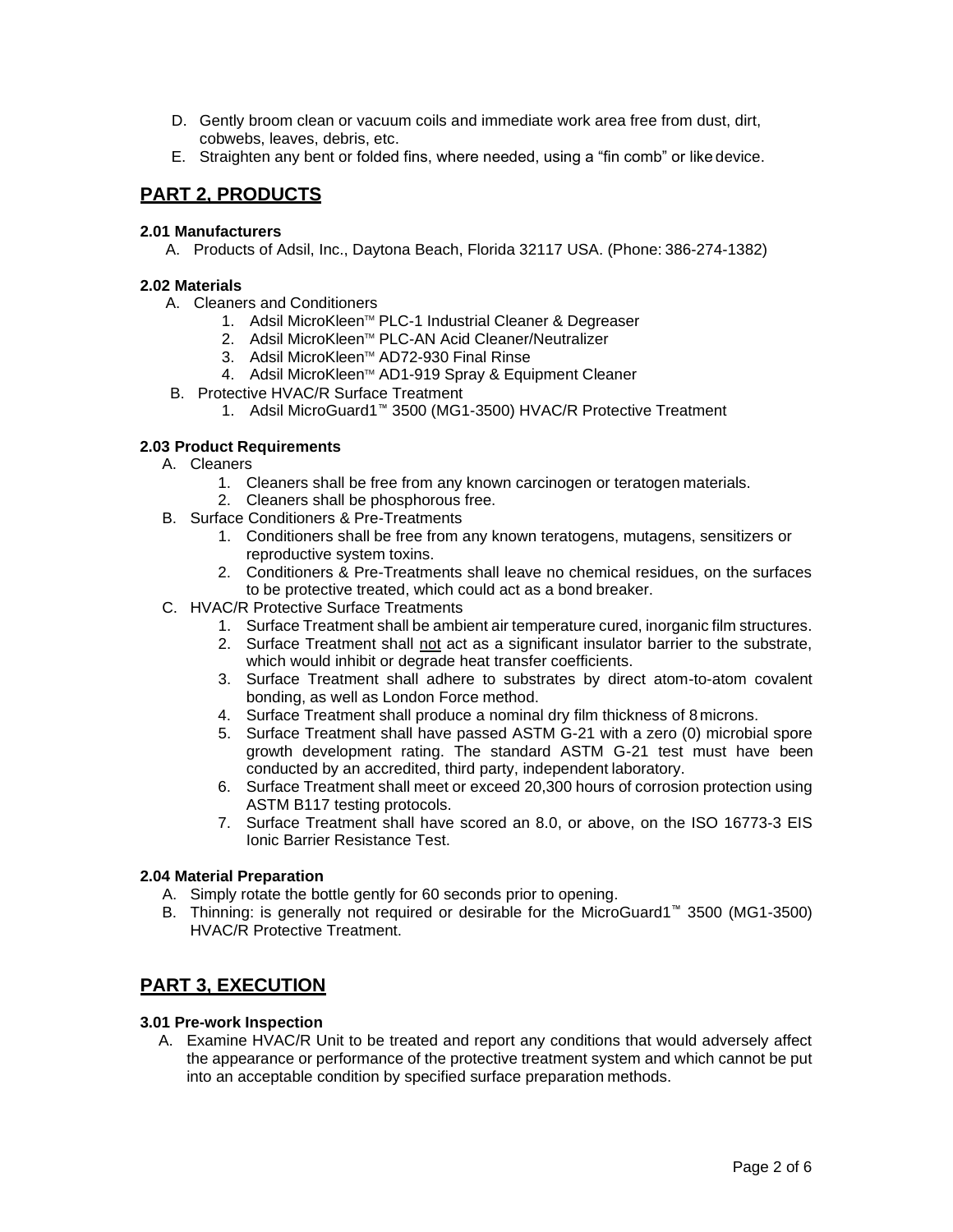B. Do not proceed with opening or application of the specified protective treatment until the HVAC/R Unit can be placed in an acceptable condition.

### **3.02 Equipment Requirements**

- A. Spray Equipment
	- 1. Air compressor, which can deliver 3 CFM of air @ 90 PSI.
	- 2. Adsil AS1-3 Dual Regulated Stainless Steel Pressure Pot (2 gallon pot)
	- 3. Seals and Hoses are to be constructed of EPDM material.
	- 4. Adsil Dual feed precision spray guns with straight tip and 90° tip.
	- 5. Chemical resistant hoses with quick connect couplers
	- 6. Adsil AS1-4 Pump System and Application Wand for cleaning and pre-treatments
	- 7. Hot Water Pressure Cleaner (Optional)
	- 8. Containment and Reclaim Vacuum System (cleaner solution if required)
	- B. Assorted tools, extension cords, lock out tag out, water hose & nozzle, broom, ladders, buckets, clean rags, fin comb, tarps, etc.

### **3.03 Surface Preparation**

- A. General Preparation
	- 1. Prior to all surface preparation and application operations, completely mask, remove or otherwise adequately protect all non-hermetically sealed electronic parts, such as relays.
	- 2. Disassemble major accesses to the equipment and for field coating, remove access doors and fan screens, in accordance with professional industrystandards.
	- 3. For field units, eliminate power to the HVAC/R Unit, at the circuit box. Use tag out/lock out procedures.
	- 4. Gently broom clean or vacuum areas free from dust, dirt, cobwebs, leaves, cotton wood or maple tree seeds, debris, etc.
	- 5. Straighten any bent or folded fins, where needed, using a "fin comb".
	- 6. Place drop cloths, tarps, plastic sheathing or other protection over any concrete slabs, plants, bushes, or grass areas that should be protected from the cleaning, pretreating and protective treatment application.
- B. Specific Cleaning
	- 1. Set up containment and reclamation system. In many jurisdictions, the use and collection of cleaning materials may be regulated. It is the responsibility of the installer to be aware of any such regulations and to take appropriate steps to collect and dispose of cleaning materials, in accordance with any such regulations.
		- a. The installer must control the cleaning material waste stream.
		- b. The installer must provide a means of containment of material and collection of material for proper disposal, according to regulation.
	- 2. Using the specified Adsil Pump & Wand System detailed in Section 3.02, liberally flush the condenser and evaporator coils, tubes, fins, fans and cabinet with Adsil MicroKleen TM Industrial Cleaner & Degreaser PLC-1. Apply the PLC-1 Cleaner after reduction with clean, hot water at a 1:1 ratio. Avoid contact with non-hermetically sealed electronic parts, such as relays. Allow the PLC-1 Cleaner to soak on the surface for approximately 5 minutes, but do not allow the cleaning solution to dry. If drying in an area occurs, lightly refresh that area with more PLC-1 Cleaner, lightly misting onto the surface.
	- 3. After the PLC-1 Cleaner has "worked" on the surface for 5 minutes, rinse the surface with clean tap water. Repeat the cleaning process. Using the pressure washer, thoroughly rinse the surface. Rinse well past the phase when visual signs of "suds" have disappeared. Rinse from the top and from all sides of the coils, cabinet, fan and structural surfaces.
	- 4. Copper header returns that exhibit the presence of cuprous oxide (dull brown) or copper sulfate (green patina) may need to be treated with MicroKleen™ PLC-AN Acid Cleaner/Neutralizer, per label instructions, until the copper is restored to its original condition. Use caution to keep acid off adjacent areas. Rinse with cleanwater.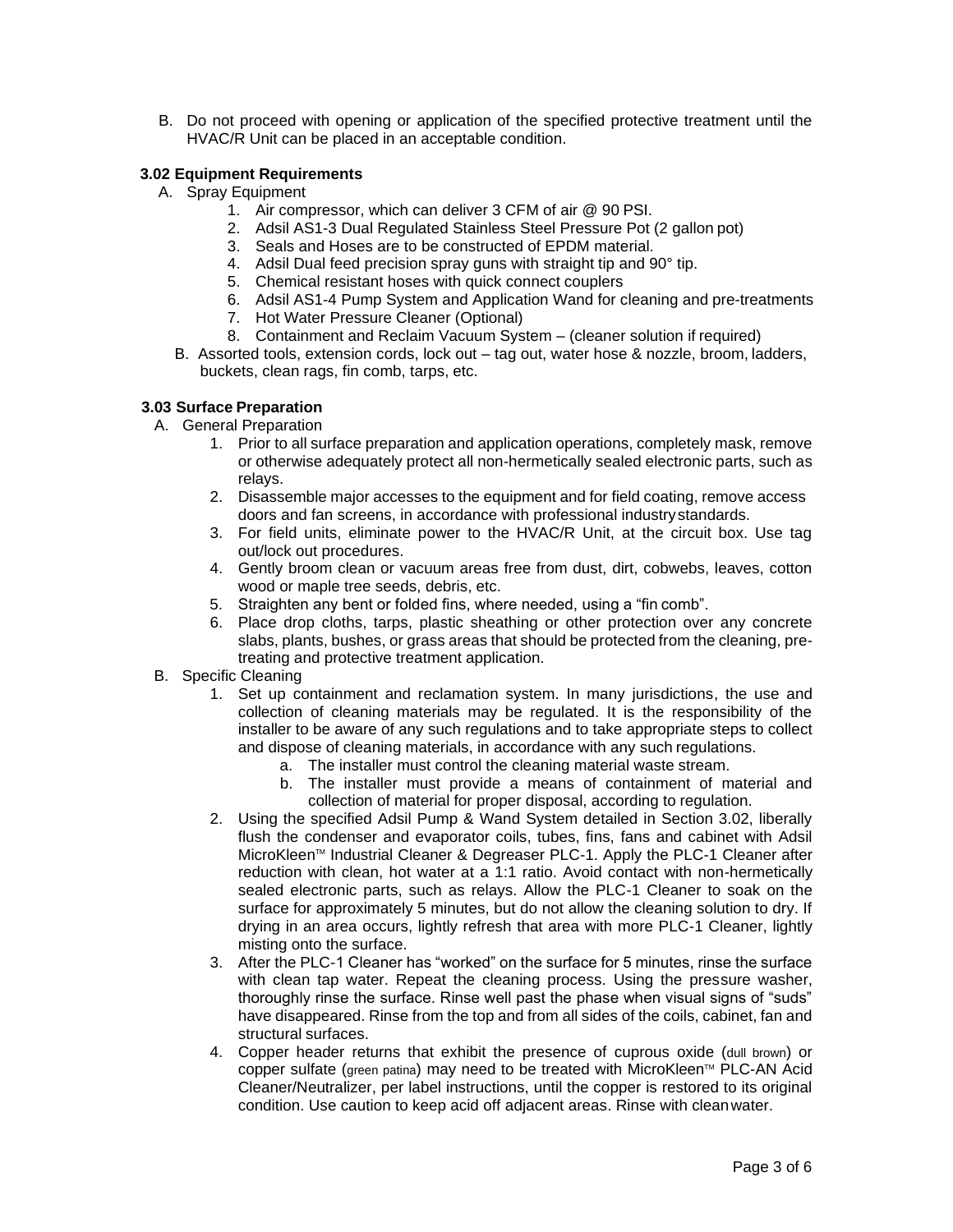- 5. In many instances, the HVAC/R Unit to be protective treated may be degraded or may be located in a coastal or arid environment. Multiple cleanings may be required in order to remove all surface contaminates. Continue the cleaning process, as specified above, until the surface is clean and free from all contaminates.
- C. Specific Final Rinsing
	- 1. Using the specified Adsil AS1-4 Pump & Wand System detailed in Section 3.02, liberally flush the condenser and/or evaporator coils, tubes, fins, fans, blowers, and cabinet with Adsil MicroKleen™ Final Rinse AD72-930. Rinse from the top and from all sides of the coils, cabinet, fan, and structural surfaces. NOTE: Make sure that precautions have been taken to totally remove and clean all PLC-1 Cleaner residues from the sprayer before applying MicroKleen™ Final Rinse AD72-930.
	- 2. Allow the MicroKleen<sup>™</sup> Final Rinse AD72-930 to air dry completely on the surface.
		- a. For in field applications, the power may be temporarily turned on and the condenser may be run to help accelerate the drying or the unit may be allowed to air dry.
		- b. For factory or in field applications, a standard electric leaf blower can be used to help accelerate drying.
		- c. Disconnect the power source before proceeding to the application of MicroGuard1™ 3500 (MG1-3500) HVAC/R Protective Treatment.
		- d. Spot check the pH of surfaces to be protective treated (using standard pH paper) to determine that the pH is between 6 acidic and 8 basic. If the pH does not fall within this range, continue rinsing with clean tap water.

### **3.04 Product Readiness**

- A. Adsil MicroGuard1™ 3500 (MG1-3500) HVAC/R Protective Treatment
	- 1. Always set the product aside in a protected area, away from heat sources or direct sunlight.
	- 2. Shake bottle, gently, for 1 minute prior to opening.

### **3.05 Application of Protective Treatments**

- A. All materials shall be applied under adequate illumination, evenly distributed, and properly applied.
- B. All materials shall be applied in a continuous film, free from skips, holidays or pinholes.
	- 1. Pour the MicroGuard1™ 3500 (MG1-3500) HVAC/R Protective Treatment into the AS1-3 HVAC spray system pressure pot reservoir (see Section 3.02). It is best to dedicate a spray system just for applying the treatment. If this is not possible, flush the spray system with liberal amounts of MicroKleen™ Equipment Cleaner AD1-919, before proceeding with the application of MicroGuard1™ 3500 (MG1-3500) Protective Treatment.
	- 2. Spray the MicroGuard1™ 3500 (MG1-3500) HVAC/R Protective Treatment onto and into all areas to be protective treated. Start with a pot pressure of 10 psi and fluid pressure of 40 psi. Adjust as needed until full penetration is achieved. Completely saturate the surfaces, allowing the treatment to flow over and migrate down and into all recess areas. It is important to achieve complete wetting of all surface areas to be protected. Take care to minimize skips or holidays. MG1- 3500 will naturally attract to bare non-ferrous metals, which is very important, when treating the condenser and/or evaporator coil areas. Apply the MG1-3500 from the top, front, and back areas of the fin/coil assemblies. Spray the copper header returns from numerous angles to ensure complete and uniform coverage.
	- 3. When treating the cabinet enclosure (interior or exterior), spray (with HVLP sprayer – not pressure pot system) or hand apply MG1-3500 onto the surface in a thin, even film. Avoid sags orruns.
	- 4. Estimated products yield, per tonnage.
		- a. Product yield for residential HVAC/R Unit (up to 5 tons) 1 quart of MG1- 3500 will treat approximately 4 tons of capacity.
		- b. Product yield for light commercial HVAC/R Unit (6-25 tons) 1 quart of MG1-3500 treat approximately 5 - 6 tons ofcapacity.
		- c. Product yield for commercial HVAC/R Unit (26-100 tons) 1 quart of